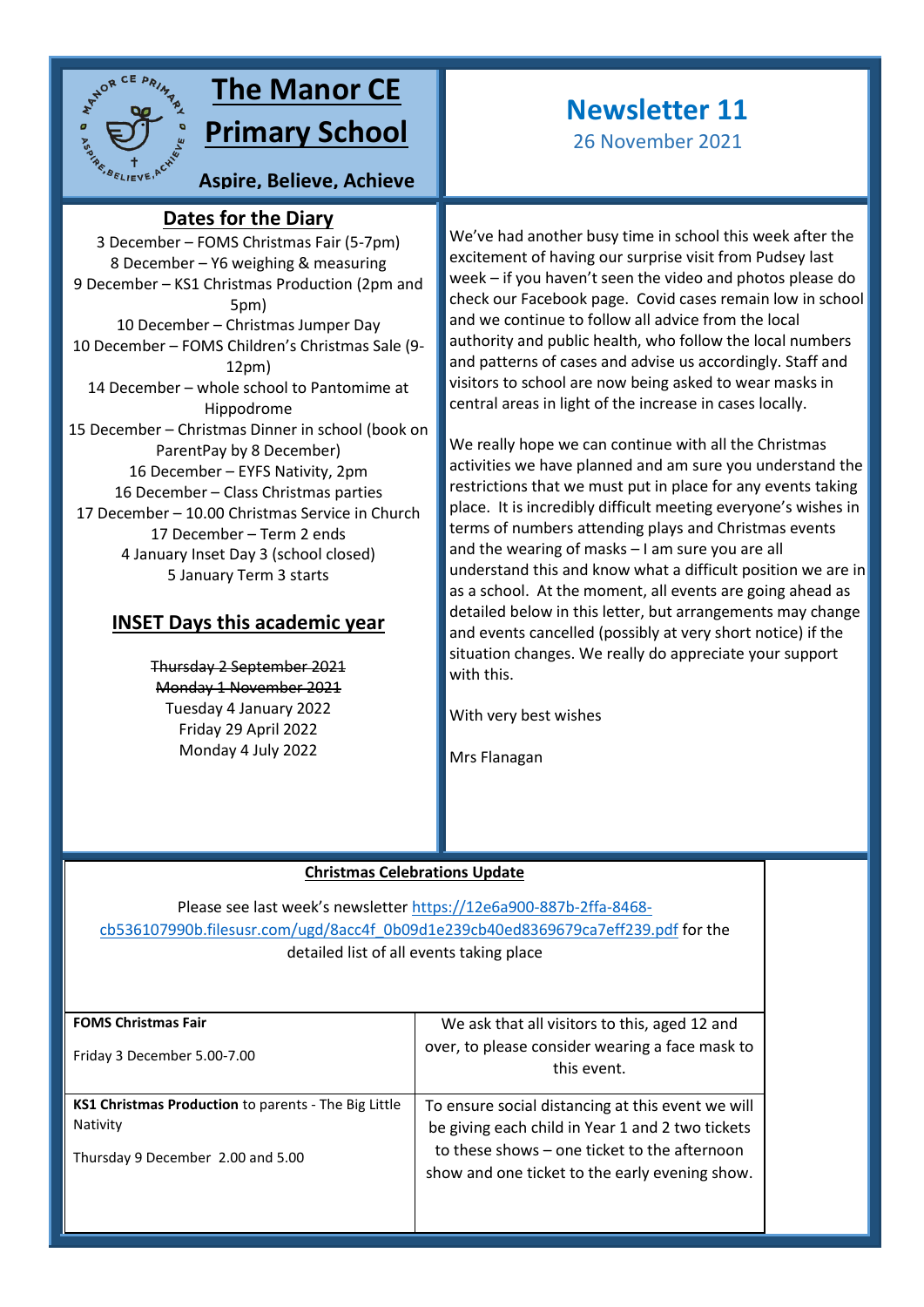|                                                            | Parents are welcome to swap tickets with each<br>other, but any adult attending must have a<br>ticket and we cannot allow any younger<br>children or extra adults to attend these events. |
|------------------------------------------------------------|-------------------------------------------------------------------------------------------------------------------------------------------------------------------------------------------|
|                                                            | Please can all adults attending wear a mask.                                                                                                                                              |
|                                                            | Tickets will be sent home with children on<br>Thursday 2 December                                                                                                                         |
| EYFS Nativity - Thursday 16 December 2.00                  | To ensure social distancing at this event we will<br>be giving each child in reception class two<br>tickets to this show.                                                                 |
|                                                            | Any adult attending must have a ticket and we<br>cannot allow any younger children or extra<br>adults attend these events.                                                                |
|                                                            | Please can all adults attending wear a mask.                                                                                                                                              |
|                                                            | Tickets will be sent home with children on<br>Thursday 9 December                                                                                                                         |
| KS2 Christmas Church Service - Friday 17 December<br>10.00 | Arrangements for attending this will be shared<br>when they are finalised with the church.                                                                                                |

#### **Parent Governor Elections**

Following the recent elections for parent governor we can announce that Mrs Clare Aris was appointed as the new parent governor. Thank you to all the parents who were nominated for this and a huge thank you to the high number of parents who voted in this election.

#### **Appeals**

Thank you all very, very much for your kind donations during the last couple of weeks. We are delighted to advise that the following amounts were raised for these very worthy causes.

Poppy Appeal - £295.40

Children In Need - £220.72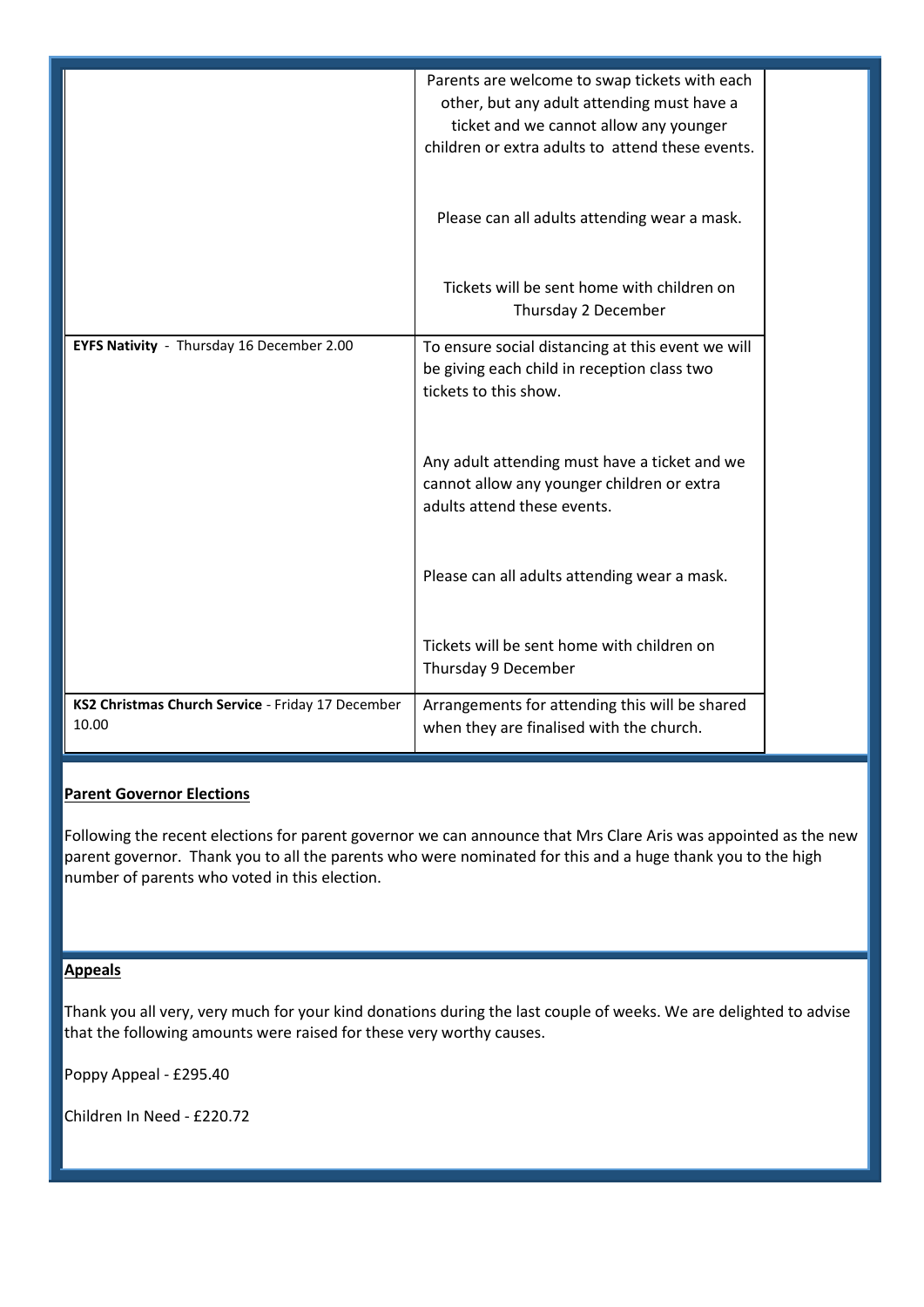#### **Antarctica Class**



Ever wondered what we've been doing with all of those milk bottle lids you've been kindly donating to us? Well here you go! Antarctica Class have been learning to read with them and we have plans to use them to order numbers too. Please keep sending them in – you might even like to have a go at doing this activity at home too as the children love to move the lids around to create new words. The children really enjoyed painting their FOMS Christmas plates with their buddies this week and the level of attention they paid was commendable. In maths we have been learning how to compare quantities using the words fewer, less, more and equal and hopefully they can all use this language at home know when comparing amounts of objects.

#### **Australia Class**

What a week we have had in Year One! The stage is now up so we have been doing lots of practicing of our nativity. **Please can all costumes come in on Monday 6th December in a named bag so that we can ensure everything is there and find anything that may be missing**. This week we have been learning about the oceans. We can name the 5 oceans and have been learning about the shocking amount of plastic that pollutes our waters. We have made water bottle fish which took a lot of patience. Next week, we will be looking at classifying animals and starting a poetry unit based on fireworks**. Plea for help: the children in Y1 love building in our construction area and their creativeness flourishes in this area, to enhance it more we would love some small Lego (this will also help with their fine motor skills) if you have any spare Lego lying around your house and are willing to donate it to school, please bring it in.** Take care, Miss Hawkins

#### **Africa Class**

Another fabulous week in Year 2! We have been working so hard practicing our songs and our lines for the nativity and are so excited to show off all of our hard work soon. We have also been learning all about oceans in Geography and have been thinking of different ways we can become more sustainable. **Please can all costumes come in on Monday 6th December in a named bag so that we can ensure everything is there and find anything that may be missing**. Keep up reading 5x at home and practicing lines for the nativity- as always, it's amazing to have your support.  $\odot$ 

#### **Europe Class**



Year 3 have been busy exploring science this week in topic lessons. We have been conducting experiments to find out about waterproof materials and forces. We used sheets of ice, cars and salt to find out why it is important to grit roads in the winter and leaned lots of new scientific vocabulary such as forces and friction. We have now finished our English unit about The Secret of Black Rock and have worked really hard on the vocabulary we have been using. We have been practising using a dictionary and thesaurus to find different word choices and to improve our writing even further.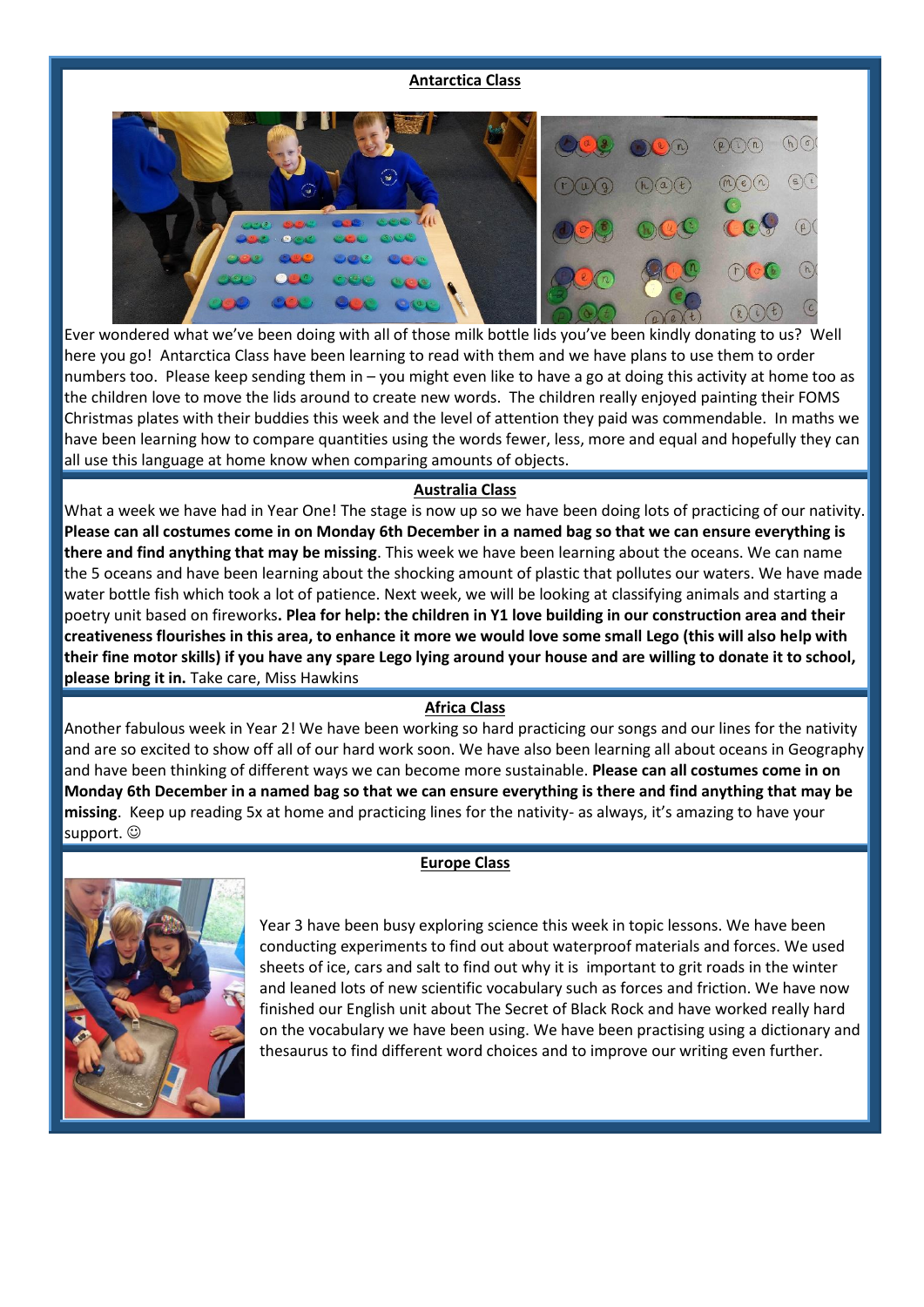#### **Asia Class**



This week, Year 4 have been experimenting with waterproof materials. As part of our DT project we will be designing and constructing our very own Ancient Egyptian Shadufs. To be able to do this, we needed to hold an experiment as to which materials are waterproof to hold water in the bucket. We created a fair experiment which tested 4 different materials: tissue paper, plastic, cotton and felt. Our experiment proved that plastic will be the most waterproof material!

#### **North America Class**

Year Five have continued to develop their understanding of Physics by looking at air resistance this week and conducting an experiment to find out whether the size of an air spinner affects its speed. We started a new English unit where we will be writing to persuade someone that we should have more Science lessons in schools and are considering the role that Science plays in our global community. We are really focusing on expanding our vocabulary and learning new words, particularly linked to our Science topic, and have been impressed by how well everyone is using these along with their Talking Topaz skills to explain their scientific understanding.





We have ended November with another fun-filled week. In English, we finished our 'Paperman' stories and have begun to share them as stories are meant for sharing. The children have produced some powerful pieces of work and have quite a flair for romantic writing! In maths, we have focussed on multiplying and dividing by 10, 100 and 1000 as this is such an important part of so many aspects of maths.

During our topic sessions, the children have created their own air resistance investigations. They needed to use so much of their diamond, ruby, talking topaz and amethyst power to devise their question to investigate, make the resources and carry out a fait test. Great work guys! In Jigsaw, our focus has been celebrating difference. The children were tasked with making paper aeroplanes in groups. However, each child had one of their sense removed so, again, the children needed to use their gem powers to help them through. Another great week, Year 6!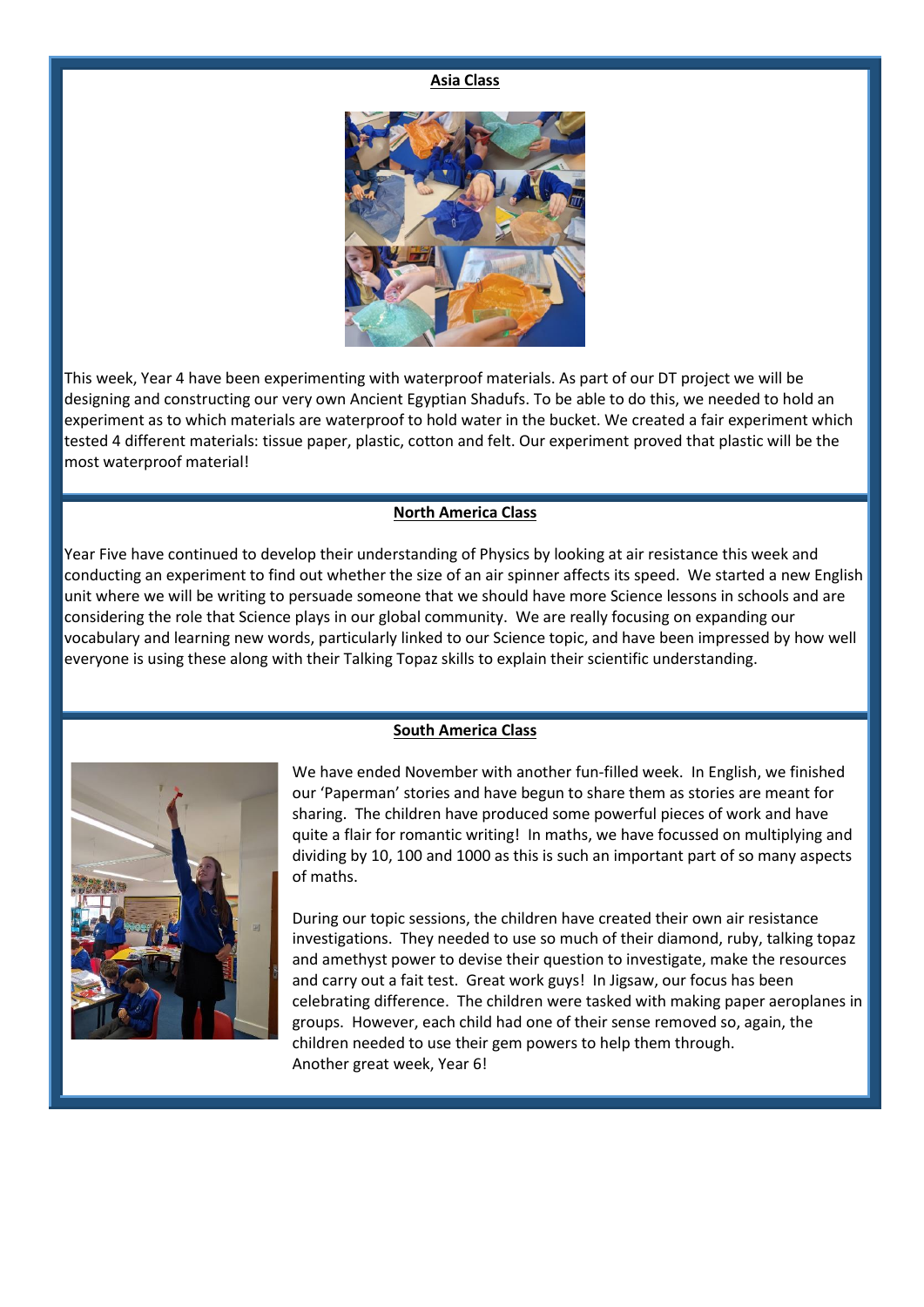#### **Positive Parenting Program (Triple P Group)**

I am pleased to say I have secured a really exciting opportunity for families of The Manor.

Would you like support on :

- How to create the happiest of home life.
- Deal with problem behaviour.
- Be able to develop strategies and techniques to use at home with your children.
- Become a confident parent.
- Be realistic about parenting.
- Learn to take care of yourself.

If you're ready for a more in-depth look at the parenting strategies that really can work, then this opportunity is ideal for you. If you wish to join this group (numbers are limited- so book early) then please contact me through the school office or email me direct [teresa.mann@sgmail.org.uk](mailto:teresa.mann@sgmail.org.uk)



The Triple P - Positive Parenting Program® knows all parents have different needs. That's why Triple P has many different ways for you to get your parenting help. So you can choose what will suit you and your family best.

| Who is this for?                               | Is this your family?                                                                                                                                                                                                                                                                                                                                                                                                                                                                       |
|------------------------------------------------|--------------------------------------------------------------------------------------------------------------------------------------------------------------------------------------------------------------------------------------------------------------------------------------------------------------------------------------------------------------------------------------------------------------------------------------------------------------------------------------------|
| · parents of children<br>birth-12              | Other parents don't seem to have it as tough as you. Your child constantly misbehaves.<br>Your family life is full of anger and tears. There's probably a lot of shouting and your child<br>may even be aggressive – perhaps hitting you, the furniture or his or her brothers and<br>sisters. In fact, every day - from breakfast to bedtime - is a battle.                                                                                                                               |
| Triple P can help you<br>· encourage behaviour | If this sounds familiar, then Group Triple P can help. Group Triple P gives you support to<br>help you manage your child's behaviour and prevent the kinds of problems that make your<br>family life stressful.                                                                                                                                                                                                                                                                            |
| you like                                       |                                                                                                                                                                                                                                                                                                                                                                                                                                                                                            |
| • deal with problem<br>behaviour               | Or is this you?                                                                                                                                                                                                                                                                                                                                                                                                                                                                            |
| · become confident as a<br>parent              | You want to create the happiest home life you can. You may have a few concerns about<br>your child's behaviour - perhaps there's disobedience or you simply want to find out how to<br>set up better routines for mealtimes or bedtimes. Whatever it is, you're very keen to learn<br>more about positive parenting and how you can apply it to your family. If you're ready for a                                                                                                         |
| • be realistic about<br>parenting              | more in-depth look at the parenting strategies that really can work, Group Triple P is ideal.                                                                                                                                                                                                                                                                                                                                                                                              |
| · take care of yourself                        | <b>What happens at Group Triple P?</b>                                                                                                                                                                                                                                                                                                                                                                                                                                                     |
|                                                | Group Triple P is a great opportunity to meet other parents in similar situations - other<br>parents who'll support you and share stories with you.                                                                                                                                                                                                                                                                                                                                        |
|                                                | From the start, you'll be given tips and suggestions to suit the needs of your family. You'll<br>see scenes from the Every Parent's Survival Guide DVD, which will show you how the<br>ideas work in real life. And your workbook will give you the tools and information you need<br>to start positive parenting straight away at home. Your Triple P provider will guide you<br>every step of the way and even provide backup phone support as you put your new skills<br>into practice. |
|                                                | How long does it take and how big are the groups?                                                                                                                                                                                                                                                                                                                                                                                                                                          |
|                                                | There are about 12 parents in a group session. Usually, each session lasts no more than<br>two hours at a time. In all, you'll attend no more than five group sessions - the first four<br>should give you the tips you need to start positive parenting.                                                                                                                                                                                                                                  |
|                                                | Then, you'll have three weeks to practise Triple P at home. Your Triple P provider will call<br>you every week at a set time to find out how you're doing and offer advice if you're having<br>any trouble. Those calls will last about 15 minutes.                                                                                                                                                                                                                                        |
|                                                | Finally, you'll meet up with your group and Triple P provider for one last session. This is a<br>chance to go over any problems you may still have – and to congratulate yourself on how<br>far you've come!                                                                                                                                                                                                                                                                               |
|                                                | www.triplep-parenting.net                                                                                                                                                                                                                                                                                                                                                                                                                                                                  |